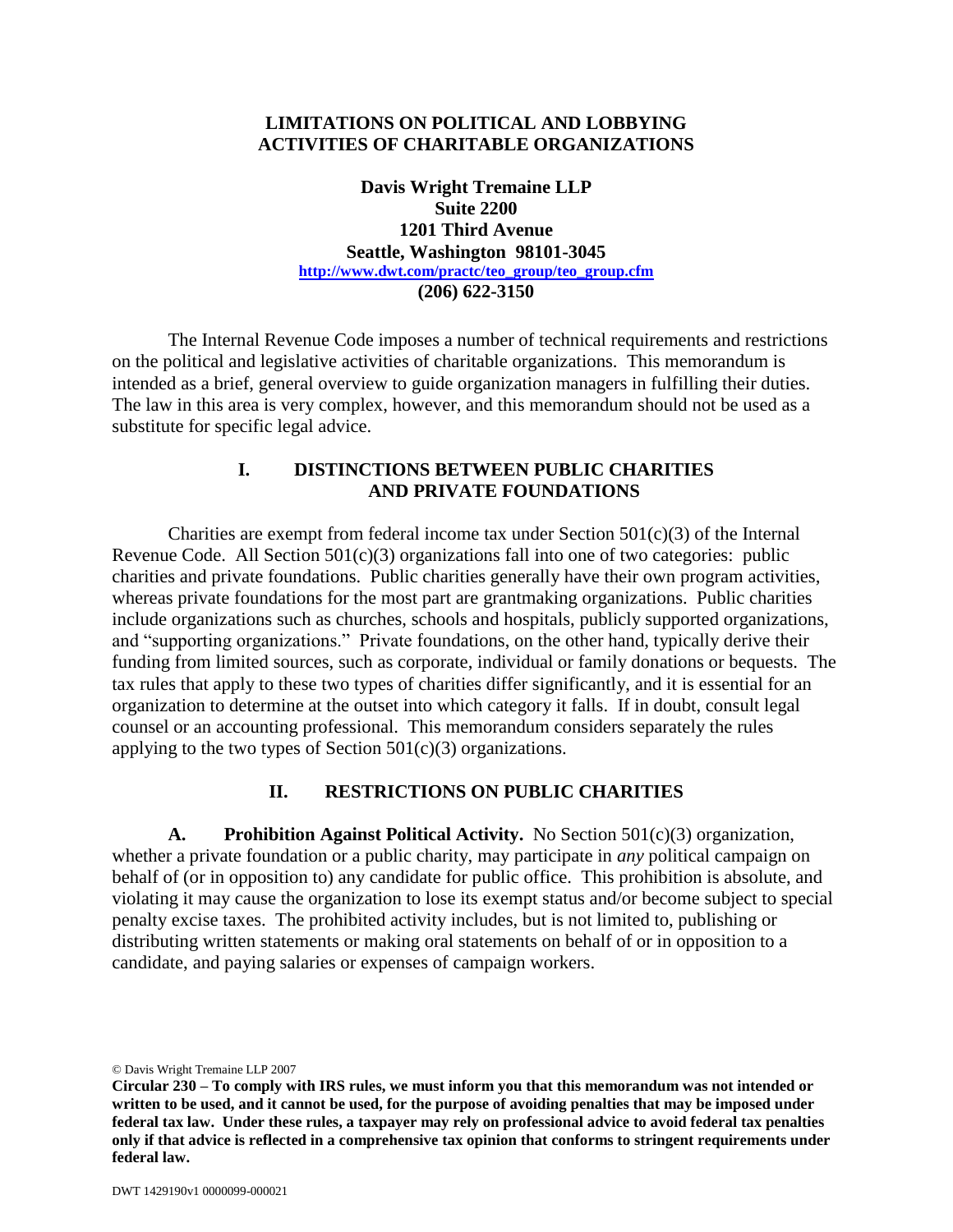## **B. Limits on Legislative Activities ("Lobbying").**

**1. Generally.** Political activity, i.e., engaging in campaigns for public office, is distinguished from attempts to influence legislation. An organization engages in attempts to influence legislation (commonly referred to as "lobbying") if it contacts legislators -- or urges the public to do so -- for the purpose of proposing, supporting or opposing legislation. A public charity may engage in lobbying, but only if those activities do not constitute a "substantial" portion of the organization's activities. If the IRS determines that a public charity has engaged in substantial attempts to influence legislation, the organization's exemption may be revoked. Other types of tax-exempt organizations, e.g., social welfare organizations qualifying under Section  $501(c)(4)$ , are not subject to limitations on legislative activities.

**2. "Substantiality" Test.** It is unclear when lobbying activity will be deemed to constitute a "substantial" portion of an organization's activities. There is no precise standard. One court has held that the expenditure of more than five percent (5%) of an organization's "time and effort" for lobbying activity is "substantial."

# **C. Section 501(h) Election.**

**1. Generally.** Public charities (other than churches) may make an election under Section 501(h) to become subject to a more objective standard for lobbying activities than the "substantiality" test. Section 501(h) provides specific dollar limits on lobbying expenditures. An organization making the election may spend up to 20% of the first \$500,000 of its annual operating budget on lobbying. (Only 25% of that amount may be spent in "grassroots" lobbying, however, as defined below.) As an organization's annual budget increases over \$500,000, the percentage that may be spent on lobbying decreases. There is an absolute annual maximum on lobbying expenditures of \$1 million, which is reached at an annual budget of \$17 million. If an organization exceeds its limit in any year, it will be subject to an excise tax of 25% on the excess amount. An organization that has made the Section 501(h) election may lose its tax exemption on the basis of excessive lobbying only if the organization exceeds its permitted expenditures by 150% over a four-year period.

**2. Advantages of Election.** The principal advantage of the Section 501(h) election is that it avoids the ambiguity of the vague "substantiality" test. Only expenditures for lobbying are limited under Section 501(h); an electing organization may use volunteers for lobbying activities to an unlimited extent. The election also allows an organization to take advantage of specific exceptions to what constitutes lobbying under the tax law. In general, the Section 501(h) election allows an organization to plan lobbying expenditures with much greater certainty regarding the tax result. In addition, the excise tax that applies to excessive lobbying expenditures of an electing organization is much less harsh than the loss of tax-exempt status that can apply to a non-electing organization. An organization that anticipates any regular attempts to influence legislation is generally well-advised to make the Section 501(h) election.

© Davis Wright Tremaine LLP 2007

**Circular 230 – To comply with IRS rules, we must inform you that this memorandum was not intended or written to be used, and it cannot be used, for the purpose of avoiding penalties that may be imposed under federal tax law. Under these rules, a taxpayer may rely on professional advice to avoid federal tax penalties only if that advice is reflected in a comprehensive tax opinion that conforms to stringent requirements under federal law.**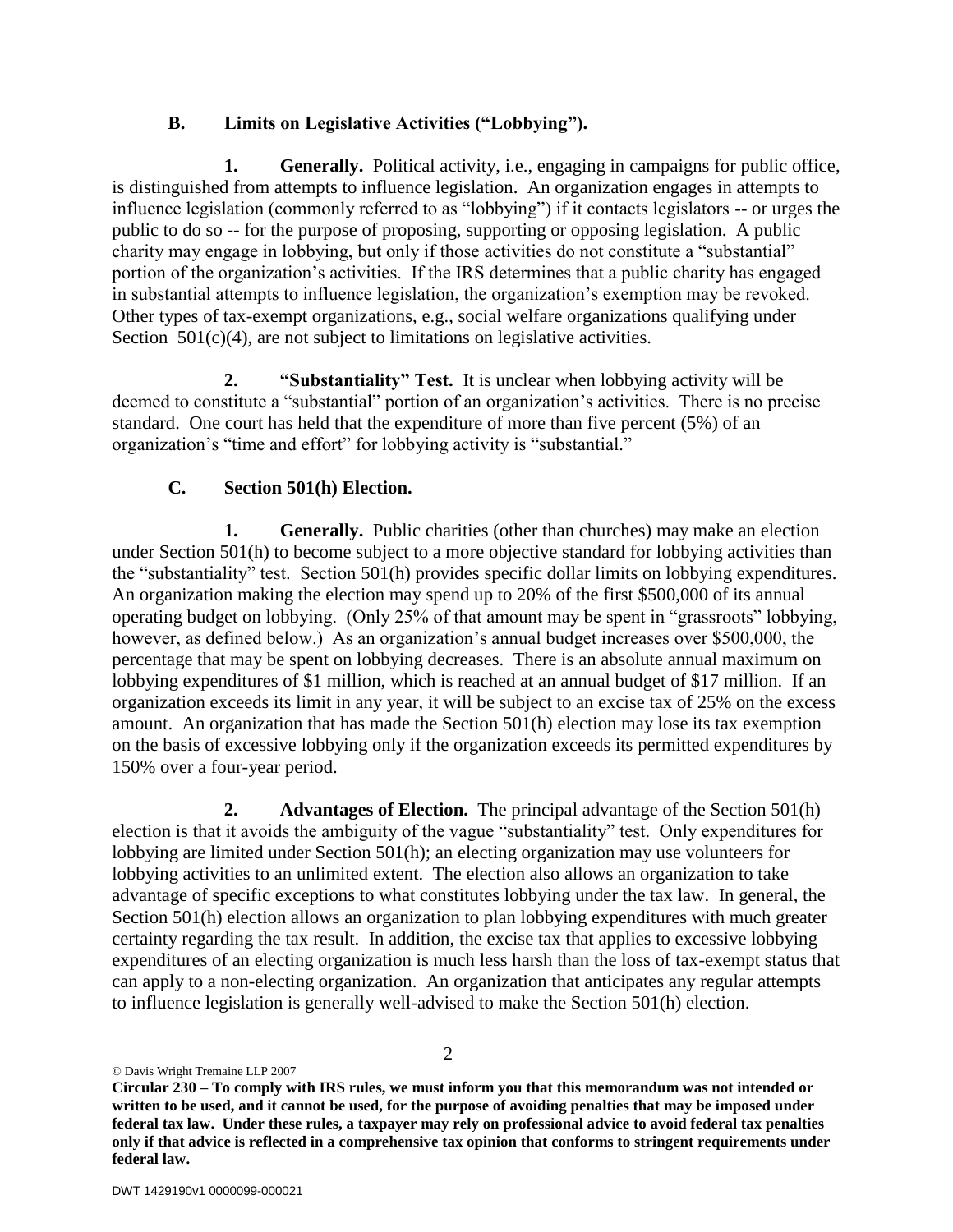**3. Making the Election.** An organization makes the election by filing Form 5768 with the IRS. The form can be filed at any time during the taxable year, and once filed is valid for that year and all subsequent years unless the organization revokes the election.

### **4. Defining "Attempts to Influence Legislation" under Section 501(h).**

**a. "Legislation."** "Legislation" includes action by the Congress, state legislature, local council, or similar legislative body, or by the public in a referendum, ballot initiative, constitutional amendment, or similar procedure. It includes both legislation that has already been introduced in a legislative body and a specific legislative proposal that the organization either supports or opposes. It does not, however, include executive action, judicial processes, or the work of administrative agencies such as school boards, housing authorities, sewer and water districts, and zoning boards, whether elective or appointive. Attempts to influence the actions of regulatory agencies accordingly are not lobbying, even where the agency is primarily concerned with promulgating regulations to effectuate legislative mandates.

**b. Direct Lobbying Communication.** Attempts to influence legislation include "direct" lobbying, defined as communications with any member or employee of a legislative body or any governmental official or employee who may participate in formulating legislation, if the principal purpose of the communication is to influence legislation. A communication with a legislator or governmental official will be treated as a direct lobbying communication if it: (1) refers to specific legislation; and (2) reflects a view regarding the legislation.

#### **c. Grass Roots Lobbying Communication.**

**(1) Generally.** Attempts to influence legislation also include "grass roots" lobbying communications. These are communications that attempt to affect the opinion of the general public or a segment of the public, and that: (1) refer to specific legislation; (2) reflect a view regarding the legislation; and (3) encourage the recipient to "take action"

**(2) Call to Action.** A communication encourages the recipient to take action if it: (1) encourages the recipient to contact a legislator; (2) gives the address, telephone number or other contact information for the legislator; (3) provides a petition or tearoff postcard for the recipient to communicate with the legislator; or (4) specifically identifies one or more legislators who will vote on the legislation. Paid mass media advertisements appearing within two weeks of a vote on a highly publicized piece of legislation will be presumed to constitute grass roots lobbying if the advertisement reflects a view and encourages communication with legislators, even if it does not encourage the recipient to take action.

© Davis Wright Tremaine LLP 2007

**Circular 230 – To comply with IRS rules, we must inform you that this memorandum was not intended or written to be used, and it cannot be used, for the purpose of avoiding penalties that may be imposed under federal tax law. Under these rules, a taxpayer may rely on professional advice to avoid federal tax penalties only if that advice is reflected in a comprehensive tax opinion that conforms to stringent requirements under federal law.**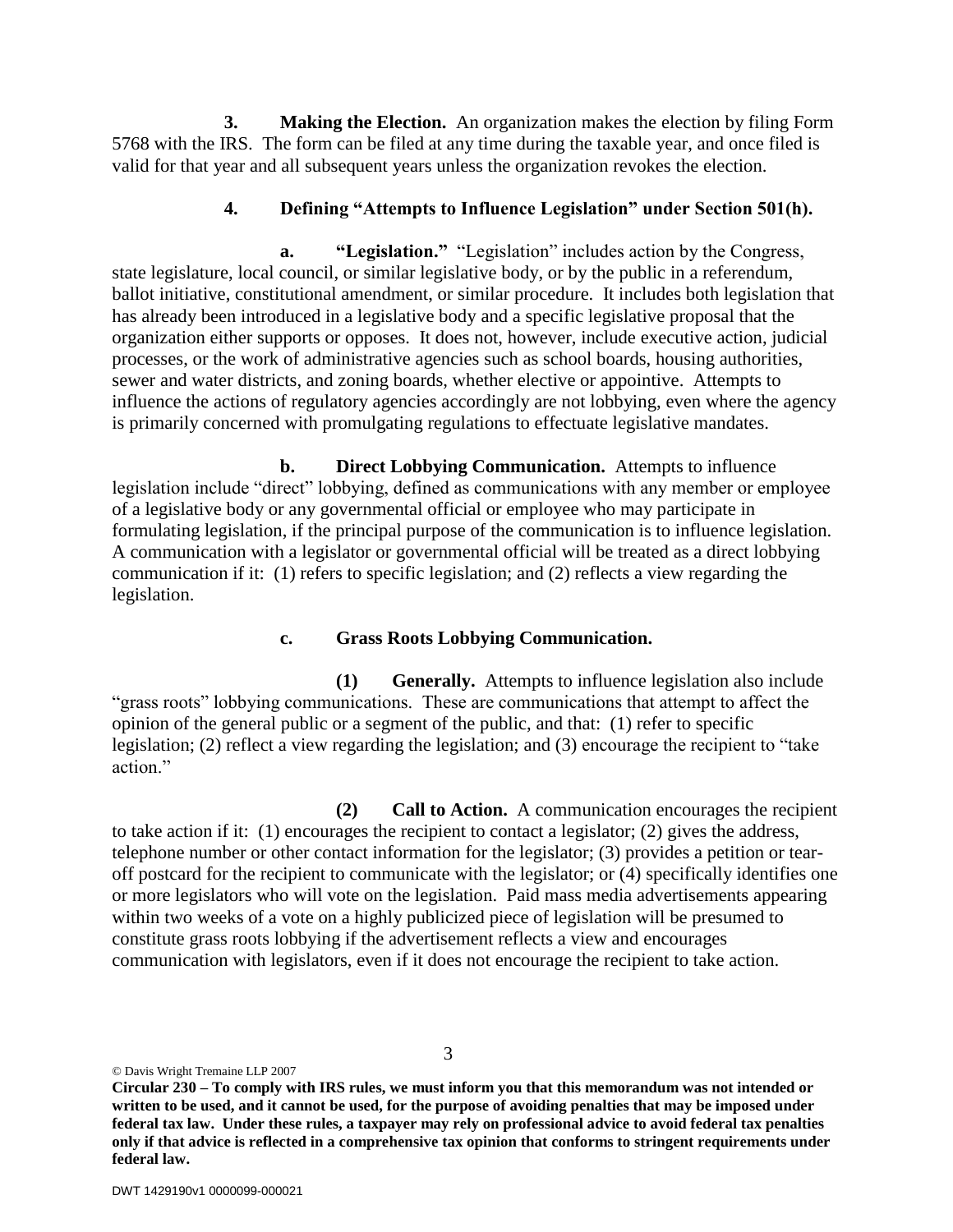## **5. Exception to Definition of "Attempts to Influence Legislation."**

**a. Nonpartisan Analysis, Study or Research.** A charity may engage in and provide the public or legislators with the results of its "nonpartisan analysis, study or research," defined as an independent and objective exposition of a particular subject matter. The communication may advocate a particular position, so long as it presents sufficient facts to allow the audience to form an independent opinion or conclusion. A charity may use "any suitable means," including broadcasts, speeches, and written presentations to distribute the results of its nonpartisan analysis, study or research. The distribution may not be limited to, or directed toward persons who are interested solely in one side of a particular issue. If the communication directly encourages the recipient to take action with respect to specific legislation, i.e., by encouraging the recipient to contact a legislator, by giving the address, telephone number or other contact information for a legislator, or providing a petition or tear-off postcard for the recipient to communicate with a legislator, then it will not qualify for this exception.

**b. Technical Advice or Assistance.** An organization that has developed a particular expertise in a given area may be called upon to render technical advice or assistance to a legislative committee or subcommittee. Provided that the invitation to do so is issued in writing by the committee or subcommittee, rather than an individual member, the organization's response to that request will not constitute lobbying activity.

**c. "Self Defense."** An electing organization may appear before, or communicate with any legislative body with respect to a possible decision of that body which might affect the organization's existence, its powers and duties, its tax-exempt status, or the deductibility of contributions to it.

**d. Examinations and Discussions of Broad Social, Economic and Similar Problems.** The participation in, or sponsorship of, public discussion on issues of general concern will not constitute lobbying, provided that such discussion does not address the merits of a specific legislative proposal, and does not directly encourage participants to take action with respect to legislation.

## **III. RESTRICTIONS ON PRIVATE FOUNDATIONS**

## **A. Prohibition Against Taxable Expenditures.**

**1. General Rule.** Private foundations are prohibited from making any "taxable expenditures." Violations may result in penalty taxes on both foundations and foundation managers. Taxable expenditures include both engaging in any campaign for public office and any attempts to influence legislation.

© Davis Wright Tremaine LLP 2007

**Circular 230 – To comply with IRS rules, we must inform you that this memorandum was not intended or written to be used, and it cannot be used, for the purpose of avoiding penalties that may be imposed under federal tax law. Under these rules, a taxpayer may rely on professional advice to avoid federal tax penalties only if that advice is reflected in a comprehensive tax opinion that conforms to stringent requirements under federal law.**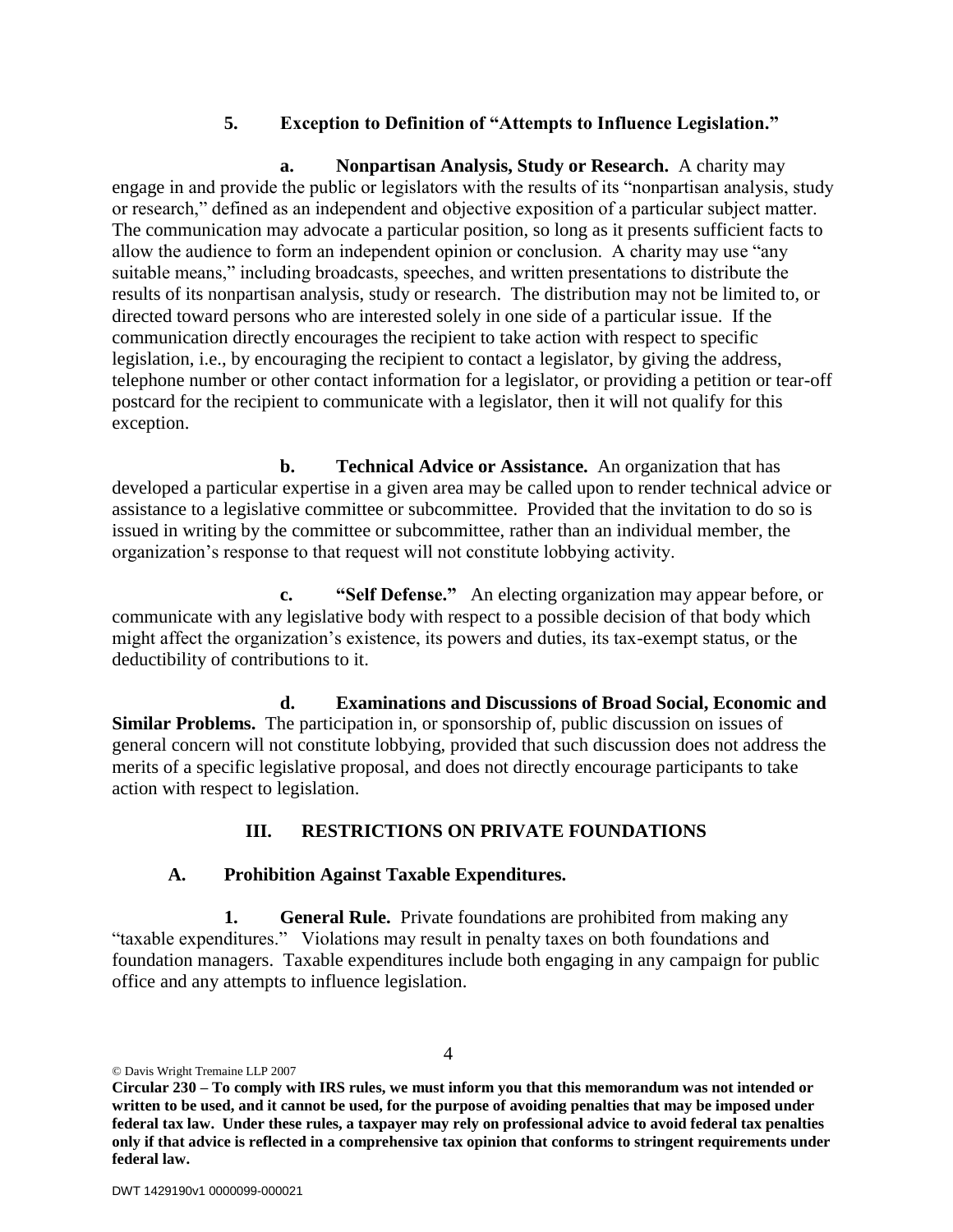**2. Imposition of Tax.** A private foundation that makes a "taxable expenditure" is subject to an initial tax of 20% on each expenditure. In addition, an initial tax of 5% (up to \$10,000) is imposed on any foundation manager who knowingly and willingly agreed to the expenditure. If the expenditure is not corrected, an additional penalty of 100% of the amount of the expenditure is imposed on the foundation, and a tax of 50% (up to \$20,000) is imposed on any foundation manager who refuses to make the correction. Whenever possible, correction must be made by recovery of the taxable expenditure.

**B. Prohibition Against Political Activity.** As noted above, all Section 501(c)(3) organizations, including all private foundations, are prohibited from engaging in any political campaign on behalf of (or in opposition to) any candidate for public office, and may lose their tax exemption for violating this rule. In addition, any amounts that a private foundation expends in political activities are taxable expenditures.

# **C. Prohibition Against Attempts to Influence Legislation.**

**1. Generally.** A private foundation may not make any expenditure in attempts to influence legislation. (A private foundation is not eligible to make the election described above under Section 501(h).) This prohibition extends to both direct and grass roots lobbying communications. Any such expenditure may disqualify the foundation from exemption, and will also constitute a taxable expenditure, potentially subjecting the foundation and its managers to excise taxes. Private foundations may, however, meet with legislators and communicate with the public on issues if no legislation (or proposed legislation) is pending. As noted above, actions by executive, judicial or administrative bodies, e.g., school boards, housing authorities and zoning boards, are not considered legislation.

**2. Exceptions.** Exceptions to the definition of attempts to influence legislation, similar to those described above under the Section 501(h) election for public charities, also apply to private foundations. These include exceptions for: (1) nonpartisan analysis, study or research; (2) technical advice or assistance; (3) self defense; and (4) broad social, economic or similar problems. Private foundations can accordingly undertake these activities without restriction.

**3. Implications for Grantmaking.** Private foundations make grants to organizations, including Section  $501(c)(3)$  public charities, that are subject to less stringent restrictions on lobbying activities than are the foundations. This requires foundations to exercise caution in grantmaking.

**a. General Support Grants.** A grant to a Section 501(c)(3) public charity for general support will not constitute lobbying, even if the grant recipient engages in lobbying, so long as the grant is not earmarked for lobbying. Any grant agreement or transmittal

© Davis Wright Tremaine LLP 2007

**Circular 230 – To comply with IRS rules, we must inform you that this memorandum was not intended or written to be used, and it cannot be used, for the purpose of avoiding penalties that may be imposed under federal tax law. Under these rules, a taxpayer may rely on professional advice to avoid federal tax penalties only if that advice is reflected in a comprehensive tax opinion that conforms to stringent requirements under federal law.**